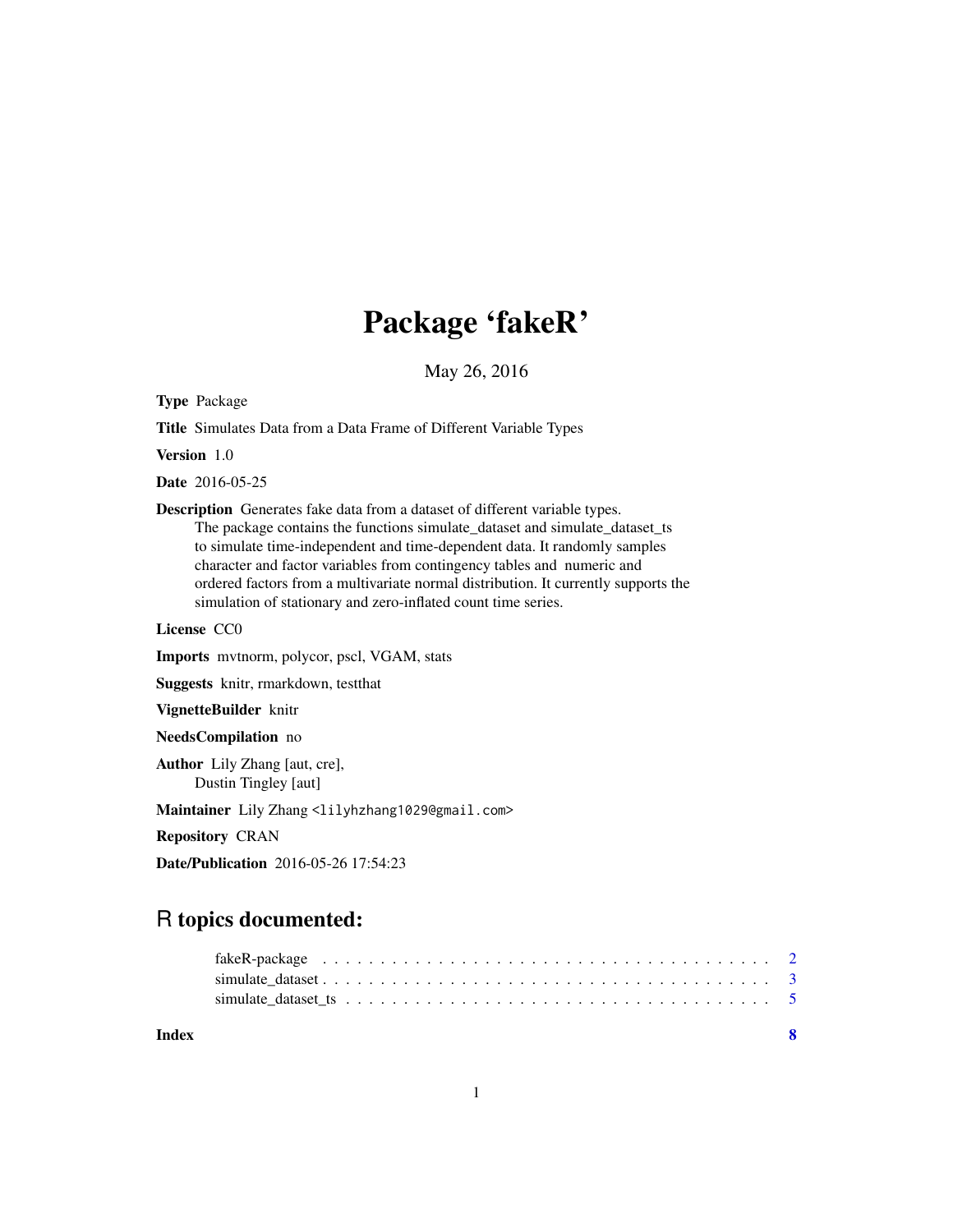<span id="page-1-0"></span>

#### Description

Generates fake data from a dataset of different variable types. The package contains the functions simulate\_dataset and simulate\_dataset\_ts to simulate time-independent and time-dependent data. It randomly samples character and factor variables from contingency tables and numeric and ordered factors from a multivariate normal distribution. It currently supports the simulation of stationary and zero-inflated count time series.

#### Details

The DESCRIPTION file:

| Package:               | fakeR                                                                                                       |
|------------------------|-------------------------------------------------------------------------------------------------------------|
| Type:                  | Package                                                                                                     |
| Title:                 | Simulates Data from a Data Frame of Different Variable Types                                                |
| Version:               | 1.0                                                                                                         |
| Date:                  | 2016-05-25                                                                                                  |
| Authors@R:             |                                                                                                             |
| Description:           | Generates fake data from a dataset of different variable types. The package contains the functions simulate |
| License:               | CC <sub>0</sub>                                                                                             |
| Imports:               | mvtnorm, polycor, pscl, VGAM, stats                                                                         |
| Suggests:              | knitr, rmarkdown, testthat                                                                                  |
| VignetteBuilder: knitr |                                                                                                             |
| Author:                | Lily Zhang [aut, cre], Dustin Tingley [aut]                                                                 |
| Maintainer:            | Lily Zhang <lilyhzhang1029@gmail.com></lilyhzhang1029@gmail.com>                                            |
|                        |                                                                                                             |

Index of help topics:

| fakeR-package       | Simulates Data from a Data Frame of Different           |
|---------------------|---------------------------------------------------------|
|                     | Variable Types                                          |
| simulate dataset    | Simulate from a data frame of time-independent<br>data. |
| simulate dataset ts | Simulate a dataframe of time series data                |

This package is used to simulate datasets of different variable types. The package contains the functions simulate\_dataset and simulate\_dataset\_ts to simulate time-independent and time-dependent data.

#### Author(s)

NA Maintainer: NA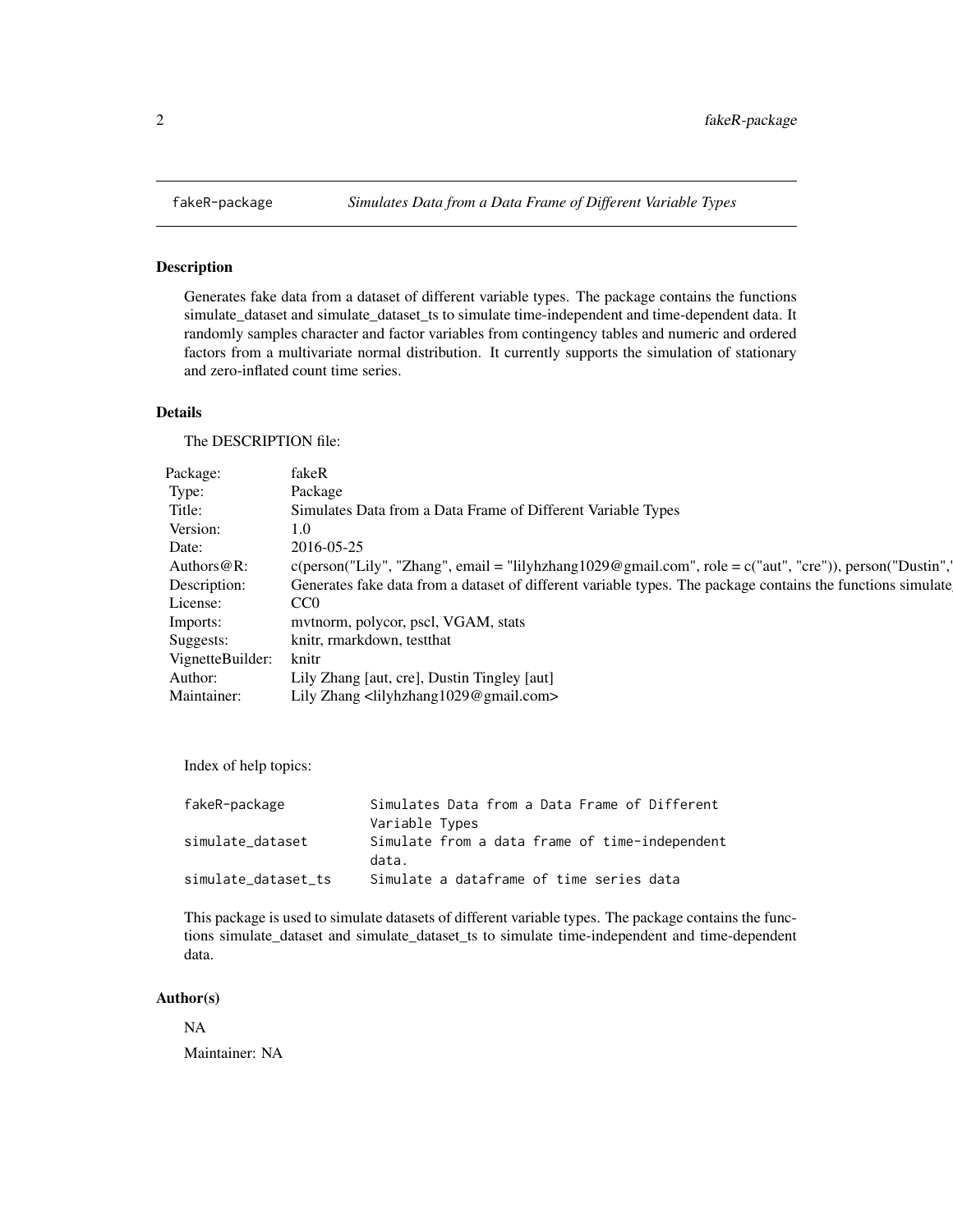#### <span id="page-2-0"></span>simulate\_dataset 3

#### References

~~ Literature or other references for background information ~~

#### Examples

```
## time-independent data frame of multiple types
# single column of an unordered, string factor
state_df <- data.frame(division=state.division)
# character variable
state_df$division <- as.character(state_df$division)
# numeric variable
state_df$area <- state.area
# factor variable
state_df$region <- state.region
state_sim <- simulate_dataset(state_df)
## time-independent data frame with missingness
df <- mtcars
# change one of the variable types to an unordered factor
df$carb <- as.factor(df$carb)
# change another variable type to an ordered factor
df$gear <- as.ordered(as.factor(df$gear))
df[2, ] \leftarrow NAsim_df <- simulate_dataset(df, stealth.level=2)
## time series dataframe
tree_ring <- data.frame(treering)
tree_ring$year <- c(1: nrow(tree_ring))
sim_tree_ring <- simulate_dataset_ts(tree_ring,
                                     cluster="treering",
                                     time.variable="year")
par(mfrow = c(2, 1), mar = c(3, 3, 4, 2), mp = 0.9 * 2:0)plot (tree_ring$year, tree_ring$treering, type='l',
     main=paste("Original","Normalized ring width"),
     ylab="Ring width", xlab="Year index")
plot (tree_ring$year, tree_ring$treering, type='l',
     main=paste("Simulated","Normalized ring width"),
     ylab="Ring width", xlab="Year index")
```
simulate\_dataset *Simulate from a data frame of time-independent data.*

#### Description

This function takes as argument an existing dataset in the form of a data frame and outputs a randomized version of all its columns. The function accepts the following types: character variables, numeric variables, and ordered and unordered factor variables.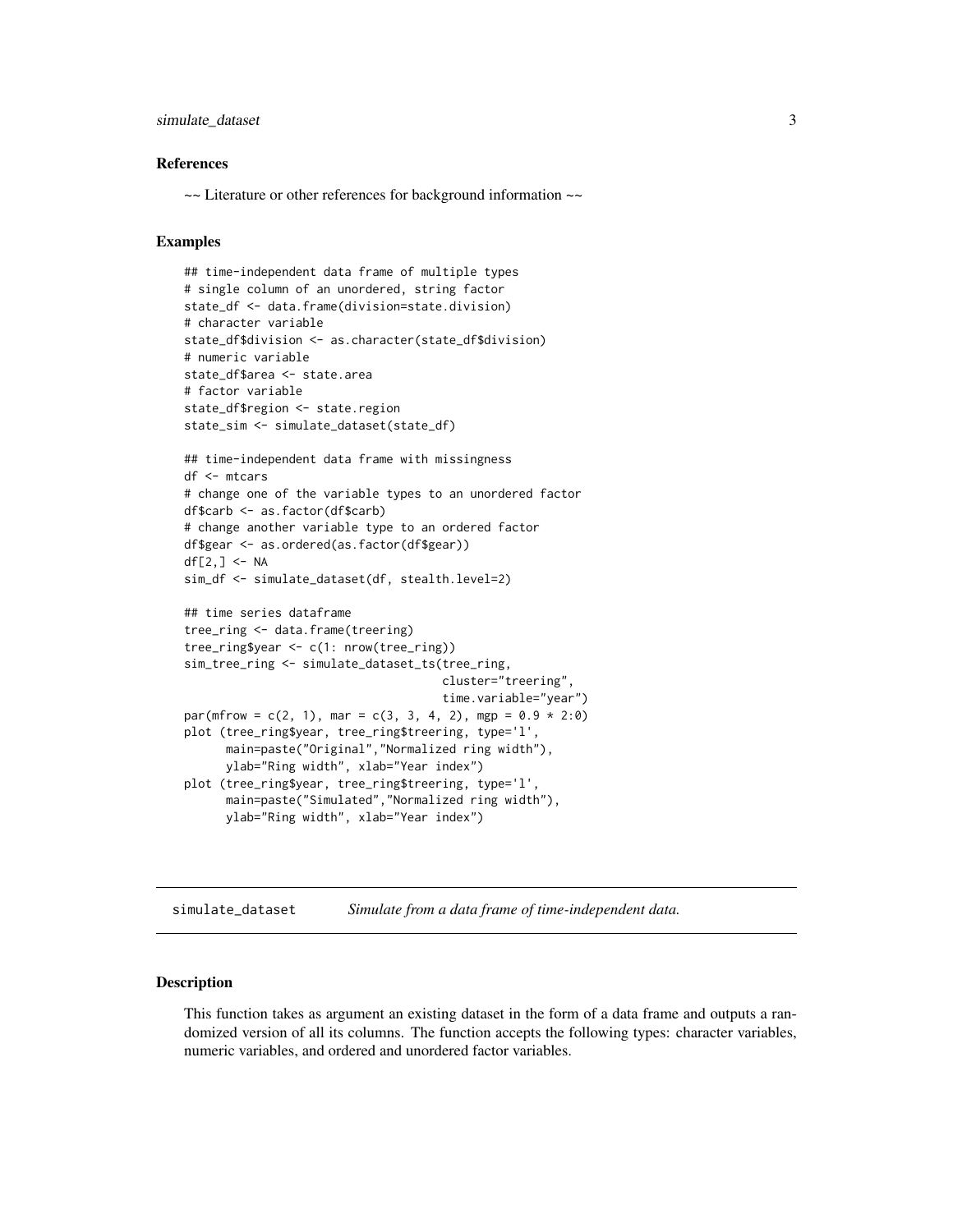#### Usage

```
simulate_dataset(dataset, digits=2, n=NA,
                             use.levels=TRUE, use.miss=TRUE,
                             mvt.method="eigen", het.ML=FALSE,
                             het.suppress=TRUE, stealth.level=1,
                             level3.noise=FALSE, ignore=NA)
```
#### Arguments

| dataset       | the data frame from which to generate a randomized version                                                                                                                                                                                                                                                                                                                                                       |
|---------------|------------------------------------------------------------------------------------------------------------------------------------------------------------------------------------------------------------------------------------------------------------------------------------------------------------------------------------------------------------------------------------------------------------------|
| digits        | the number of digits after the decimal point to include in the new values                                                                                                                                                                                                                                                                                                                                        |
| n             | number of rows in the new data frame. Equal to the number of rows in the<br>original if set to NA, the default.                                                                                                                                                                                                                                                                                                  |
| use.levels    | when set to true, gives the simulated factor variables the same number of levels<br>as the original.                                                                                                                                                                                                                                                                                                             |
| use.miss      | when set to TRUE, inserts the missing data like is present in the original (i.e.<br>based on the distribution of missingness in the original data).                                                                                                                                                                                                                                                              |
| mvt.method    | specifies the matrix decomposition to be used in sampling from the multivariate<br>normal.                                                                                                                                                                                                                                                                                                                       |
| het.ML        | as per the hetcor function, if TRUE, compute maximum-likelihood estimates; if<br>FALSE, compute quick two-step estimates in computing the heterogeneous cor-<br>relation matrix.                                                                                                                                                                                                                                 |
| het.suppress  | when set to TRUE, suppresses stops from the het.corr function.                                                                                                                                                                                                                                                                                                                                                   |
| stealth.level | when set to 1 (deafult), takes into account the covariances between all the un-<br>ordered factors and the covariances between the numeric and ordered factors.<br>When set to 2, simulates each variable independently. When set to 3, does not<br>take into account any covariances and instead randomly samples from a uniform<br>distribution ranging from the min to the max of the data for each variable. |
| level3.noise  | when set to TRUE, add Gaussian noise to the min and max parameter for the<br>uniform distribution in stealth.level 3. The noise term has a variance of one<br>fourth of the range of the data for any particular variable.                                                                                                                                                                                       |
| ignore        | specifies which columns to ignore (i.e. to leave as is instead of simulate). Takes<br>in a list of column names as input.                                                                                                                                                                                                                                                                                        |

#### Details

This function does not account for clustered time series data (see simulate\_dataset\_ts).

This function randomly samples each each character and factor variable from the population distribution given in the original dataset. It simulates numeric and ordered factors from a multivariate normal distribution. When both numeric and ordered factors are included, a heterogeneous correlation matrix is used, coercing the means of the ordered factor variables to be 0.

The function only accounts for between-column correlations for numeric and ordered factor variables. Each unordered factor and character column is treated as independent.

The order of the columns in the simulated dataset may differ from the order of the original dataset since the function puts the numeric and ordered factor data in the front and the character and unordered factor data afterwards. The column names stay consistent, however.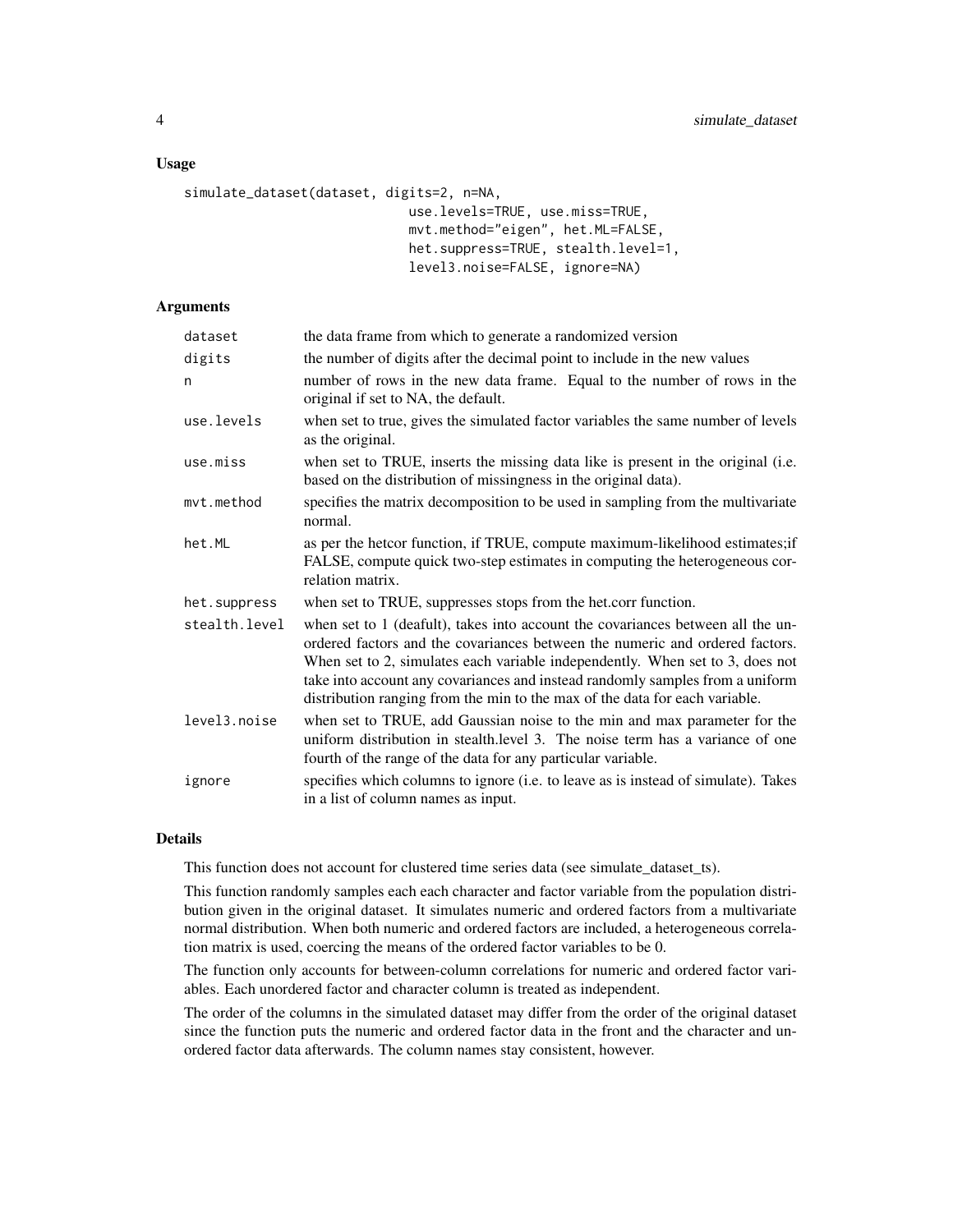#### <span id="page-4-0"></span>Value

Returns a data frame with the same number of columns and same type for each.

#### Author(s)

Lily Zhang Dustin Tingley

#### References

Inspired by the fakeR function originally created by Ryne Estabrook.

#### Examples

```
# single column of an unordered, string factor
state_df <- data.frame(division=state.division)
# character variable
state_df$division <- as.character(state_df$division)
# numeric variable
state_df$area <- state.area
# factor variable
state_df$region <- state.region
state_sim <- simulate_dataset(state_df)
```
simulate\_dataset\_ts *Simulate a dataframe of time series data*

#### Description

This function simulates clustered numeric time series data from an ARIMA model fit or, if specified, a zero-inflated Poission regression model fit, with each column variable regressed on the first lag.

#### Usage

```
simulate_dataset_ts(dataset, digits=2, n=NA, cluster=NA, time.variable=NA,
                    date.index=FALSE, complete.panel=FALSE, zero.inflate=FALSE,
                 stealth.level=2, level3.noise=FALSE, use.miss=TRUE, ignore=NA)
```
#### Arguments

| dataset | the data frame from which to generate a randomized version                                                      |
|---------|-----------------------------------------------------------------------------------------------------------------|
| digits  | the number of digits after the decimal point to include in the new values                                       |
| n       | number of rows in the new data frame. Equal to the number of rows in the<br>original if set to NA, the default. |
| cluster | the column names of the time series variables. Argument should be in the form<br>of a list if multiple values.  |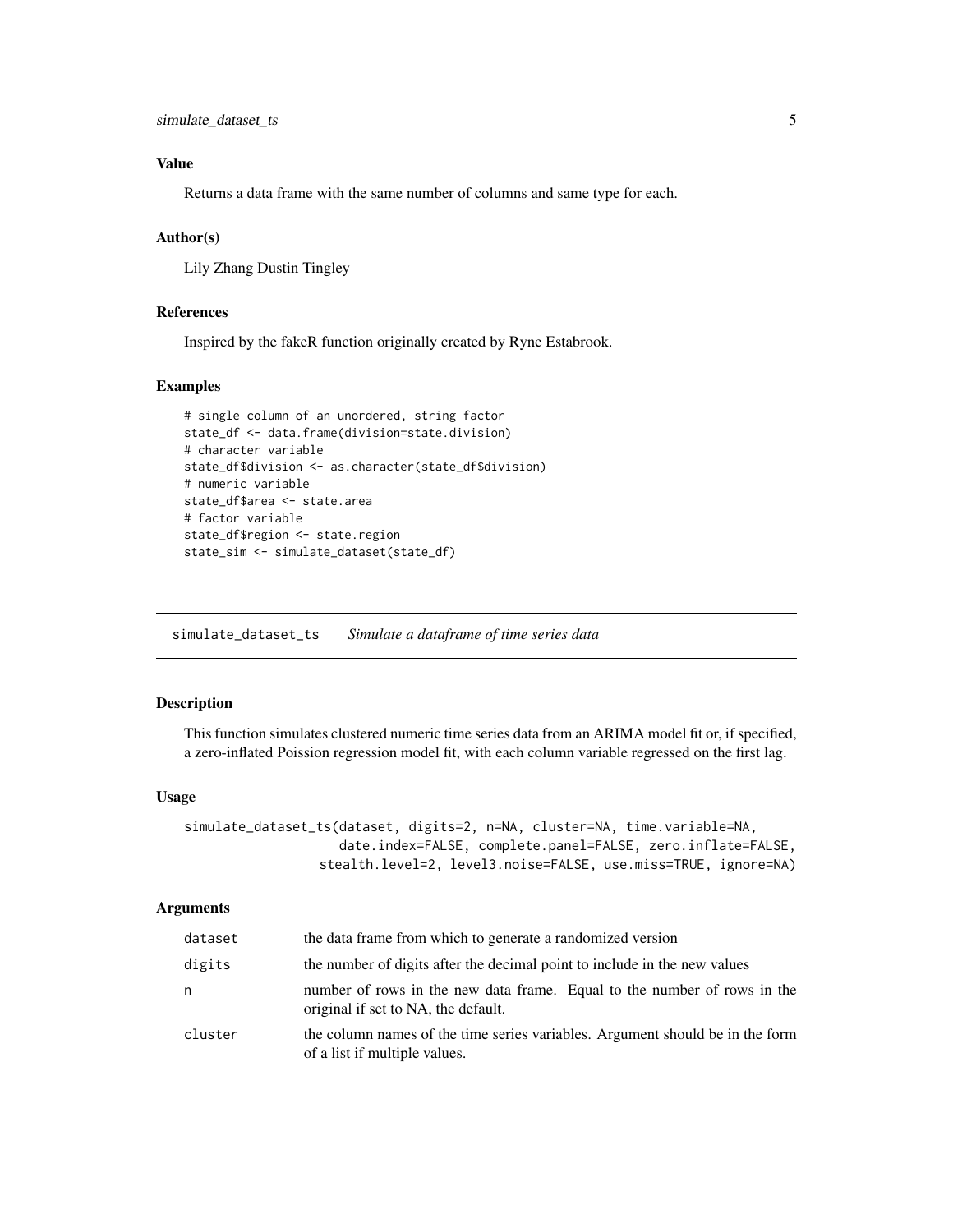| time.variable  | the column name(s) of the time variables corresponding to each time series vari-<br>able. Should be the same length as cluster, even if that means including the same<br>time variable multiple times.                                                                                               |
|----------------|------------------------------------------------------------------------------------------------------------------------------------------------------------------------------------------------------------------------------------------------------------------------------------------------------|
| date.index     | whether the time variable is a date and should be treated as a Date object.                                                                                                                                                                                                                          |
| complete.panel | when set to TRUE, indicates a preprocessing step needed to complete the time<br>series columns. Specifically, inserts all missing dates and zero values at each of<br>those time points.                                                                                                             |
| zero.inflate   | when set to TRUE, indicates that time series variables require a zero-inflated<br>Poisson regression model fit. When set to FALSE (default), series all fit to an<br>ARIMA model to simulate from.                                                                                                   |
| stealth.level  | when set to 2 (default), simulates independent time series observations. When<br>set to 3, does not take into account any covariances between time points and<br>instead randomly samples from a uniform distribution ranging from the min to<br>the max of the data for each variable. No option 1. |
| level3.noise   | when set to TRUE, add Gaussian noise to the min and max parameter for the<br>uniform distribution in stealth. level 3. The noise term has a variance of one<br>fourth of the range of the data for any particular variable.                                                                          |
| use.miss       | when set to TRUE, inserts the missing data like is present in the original.                                                                                                                                                                                                                          |
| ignore         | specifies which columns to ignore (i.e. to leave as is instead of simulate). Takes<br>in a list of column names as input.                                                                                                                                                                            |

#### Details

Note that this function is specific to two types of numeric time series, stationary ones and zeroinflated count ones. For modeling clustered numeric data assuming a multivariate normal distribution, look at simulate\_dataset. Note that this function only accepts numeric observation types.

The function assumes each time series process is independent of the others, and allows for a different time variable to be associated with each series. Thus, there is no stealth level of 1 for simulate\_dataset\_ts(), as this function does not simulate multivariate time series. Columns not part of time series values or time indices are ignored and not simulated.

#### Value

A data frame. Columns alternating time variable and cluster variable, with the cluster/time variable pairs in the order inputted into the function arguments.

#### Author(s)

Lily Zhang Dustin Tingley

#### Examples

```
# An example using the treering dataset from the R datasets package
tree_ring <- data.frame(treering)
tree_ring$year <- c(1: nrow(tree_ring))
sim_tree_ring <- simulate_dataset_ts(tree_ring,
                                     cluster="treering",
```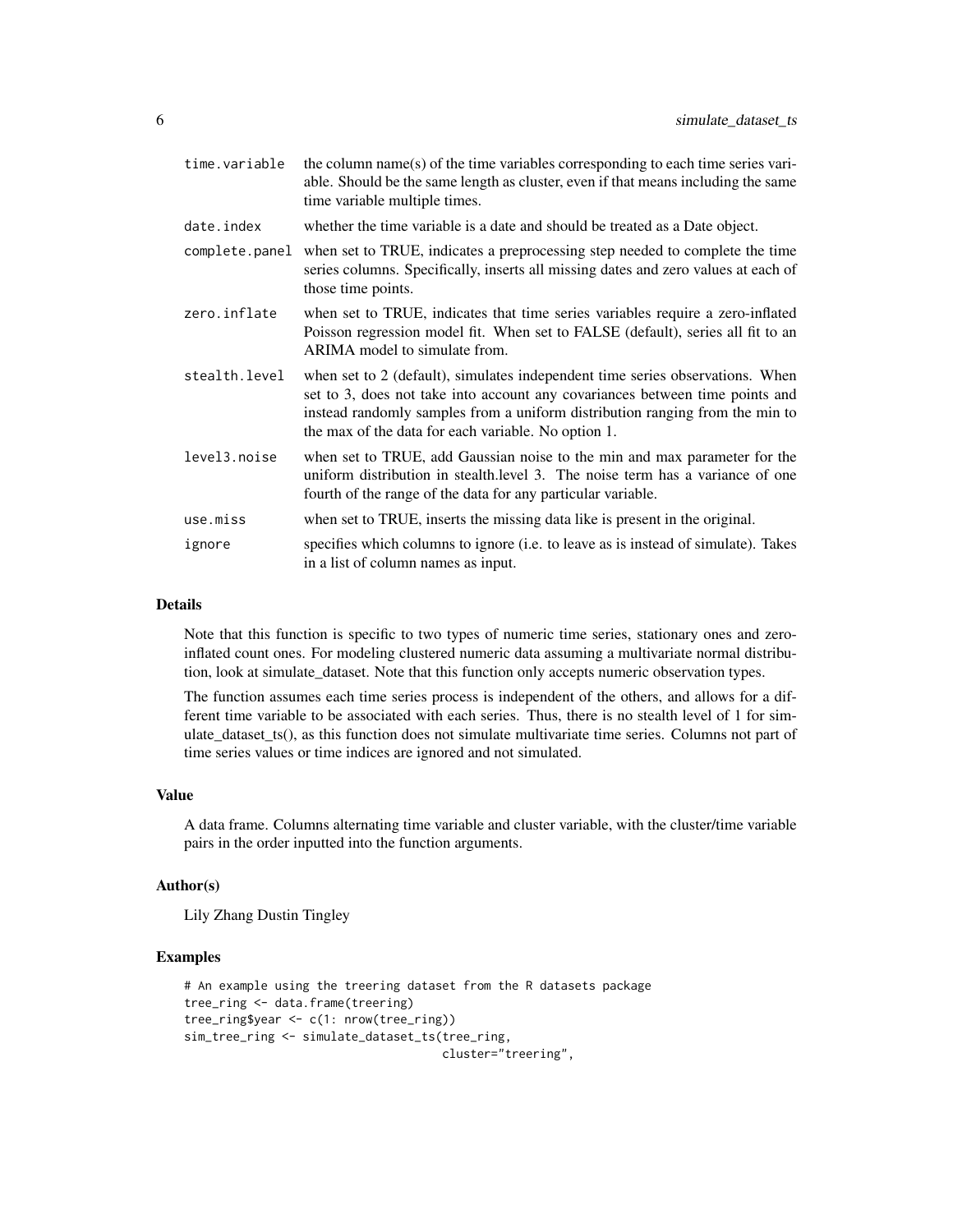time.variable="year")  $par(mfrow = c(2, 1), mar = c(3, 3, 4, 2), mp = 0.9 * 2:0)$ plot (tree\_ring\$year, tree\_ring\$treering, type='l', main=paste("Original","Normalized ring width"), ylab="Ring width", xlab="Year index") plot (tree\_ring\$year, tree\_ring\$treering, type='l', main=paste("Simulated","Normalized ring width"),

ylab="Ring width", xlab="Year index")